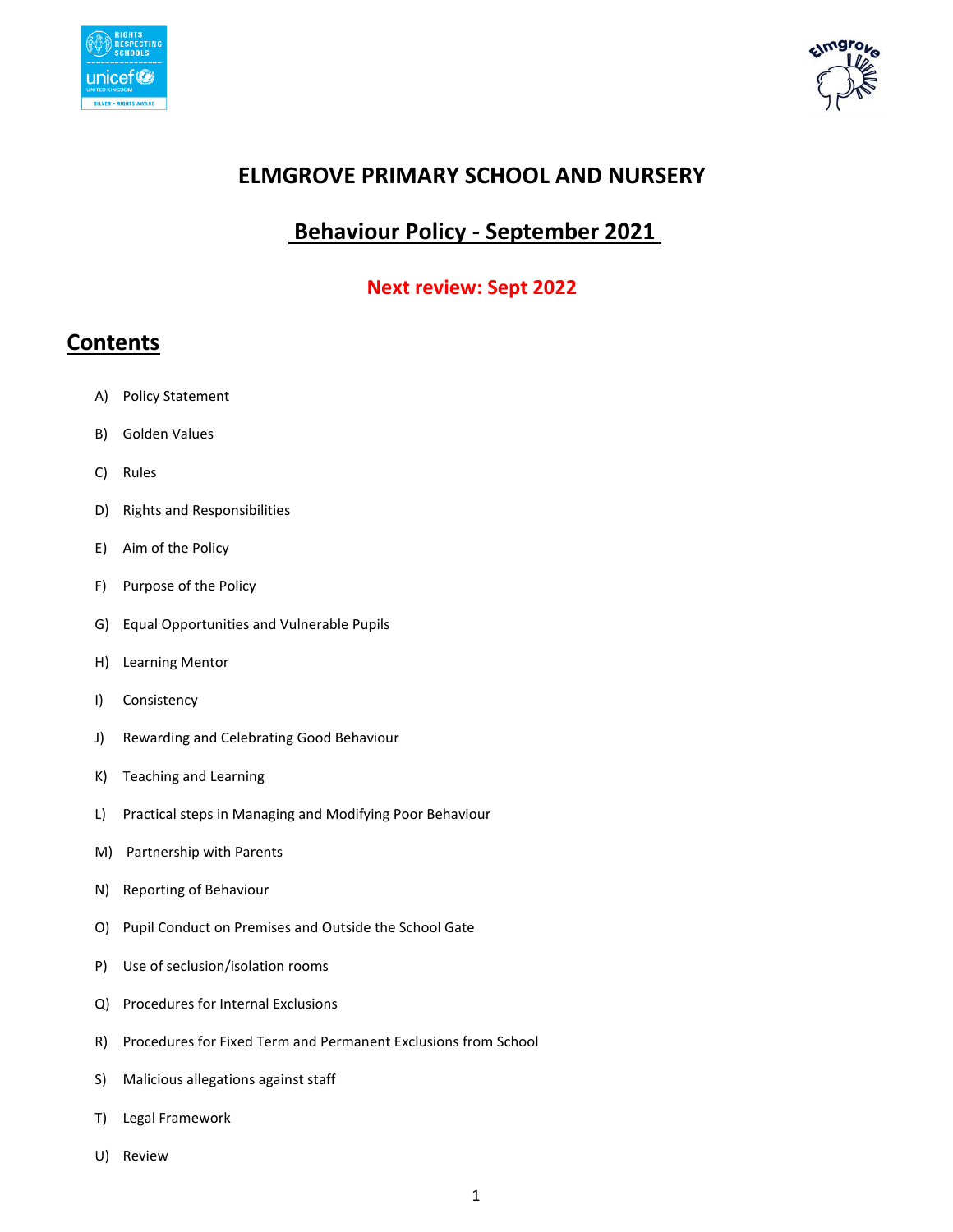



# **Elmgrove Behaviour Policy September 2021**

# A) **Policy Statement**

At Elmgrove Primary School and Nursery, we believe that being a values-led and Rights Respecting School underpins our whole school policy.These promotepositivebehaviourand developsuccessful andresponsible citizensforthefuture. In the world around them, children see many different examples of how people behave. We have a responsibility to help children understand that they have choices about how to behave and help them to develop the strategies to make appropriate choices. Children learn by example. Teachers and parents have a responsibility in setting a good example as well as ensuring that the rules are followed.

Elmgrove is committed to creating an environment where exemplary behaviour is at the heart of productive learning. Everyone is expected to maintain the highest standards of personal conduct, to accept responsibility for their behaviour and encourage others to do the same. Our behaviour policy guides staff to teach self-discipline, not blind compliance. It echoes our core values with a heavy emphasis on respectful behaviour, a partnership approach to managing poor conduct and dynamic interventions that support staff and learners. At Elmgrove Primary School and Nursery, we believe that good behaviour is essential in ensuring effective teaching and learning. We are a Rights Respecting School that promotes and ensures children have their rights respected. This is the key principle underpinning the whole school policy for promoting positive behaviour.

## B) **Our shared Golden Values for the school are:**

- $\checkmark$  Respect
- $\checkmark$  Responsibility
- $\checkmark$  Commitment
- $\checkmark$  Kindness

We refer to the Golden Values as well as the UN Convention on the Right of the Child when rewarding and sanctioning pupils.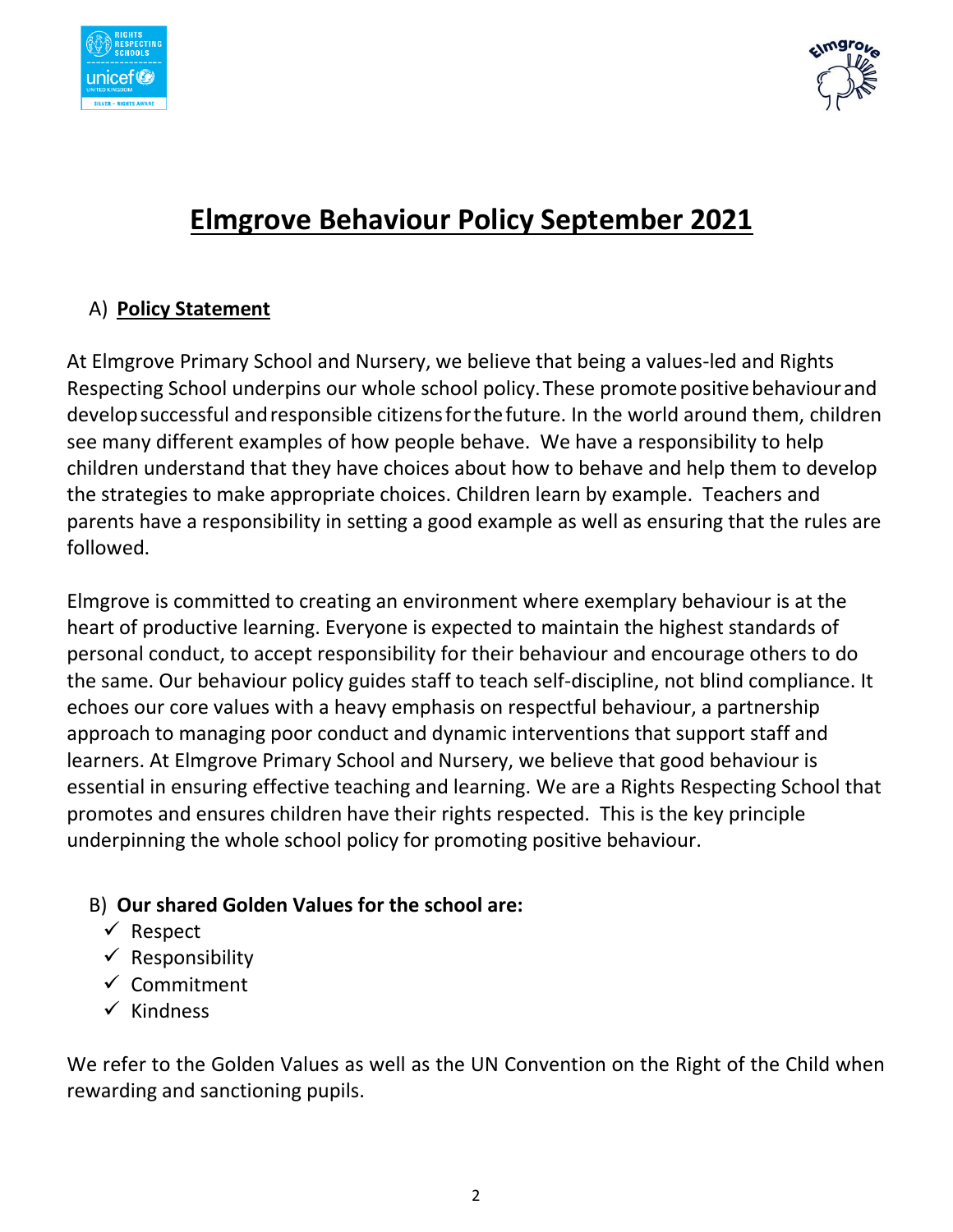



## C) **Our three rules for the school are:**

- $\checkmark$  Ready
- $\checkmark$  Respectful
- $\checkmark$  Safe

# D) **Rights and Responsibilities**

Everyone in our school community has rights and responsibilities to ensure that Elmgrove is a safe place in which to learn, work and play.

- Children have the right to learn, work and play in a friendly, safe and helpful school.
- Teachers and staff have the right to teach and work in a friendly and safe school, which is supported by the community.
- Parents and Carers have the right to feel welcome and to know that our children learn, work and play in a friendly, safe and helpful school.

*Article 12: Children have the right to give opinions and for adults to listen and take it seriously. They should have respect for other opinions and to listen to them carefully* 

*Article 28 — Children have a right to a quality education. Discipline in schools should respect children's human dignity.*

*Article 29 — Education should develop children's talents, ability and personality. It should help them develop respect for others.*

# *Children and staff will respect these rights by following and adhering to class and playground charters*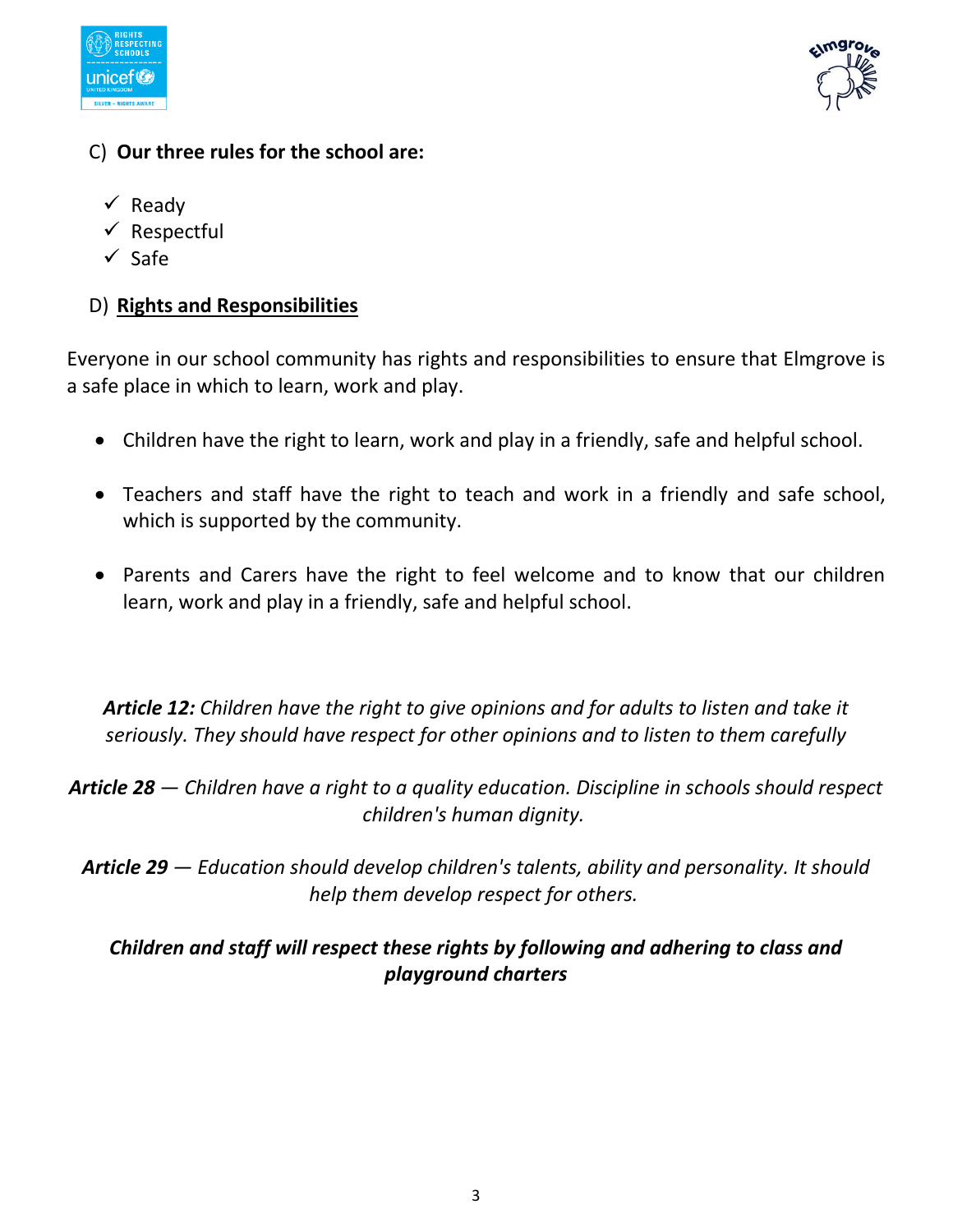



# E) **Aim of the policy**

- To create a culture of exceptionally good behaviour: for learning, for community, for life
- To ensure that all learners are treated fairly, shown respect and to promote good relationships.
- To refuse to give learners attention and a sense of importance for poor conduct
- To help learners take control over their behaviour and be responsible for the consequences of it.
- To build a community which values kindness, care, good humour, good temper and empathy for others.
- To promote community cohesion through improved relationships.
- To ensure that excellent behaviour is a minimum expectation for all.
- To encourage the active and early involvement of parents in supporting positive behaviour

# F) **Purpose of the policy**

To provide simple, practical procedures for staff and learners that:

- Recognise behavioural norms
- Positively reinforces behavioural norms
- Promote self-esteem and self-discipline
- Teach appropriate behaviour through positive interventions

# G) **Equal Opportunities and Vulnerable Pupils**

We have high expectations for behaviour from everyone, including those with a disability. The staff will take full account of individual differences, including cultural background, ethnicity, abilities, age and gender. Teachers will plan experiences appropriate to meet the children's needs and encourage them to reach the highest possible standards. During their time at school, some pupils will require extra support in managing their behaviour. At these times the behaviour strategy may need to be adapted to support vulnerable pupils. If a pupil is excluded from the school, this will be undertaken within the Policy guidelines. On return to the school a plan will be developed to support the pupil's reintegration into the classroom.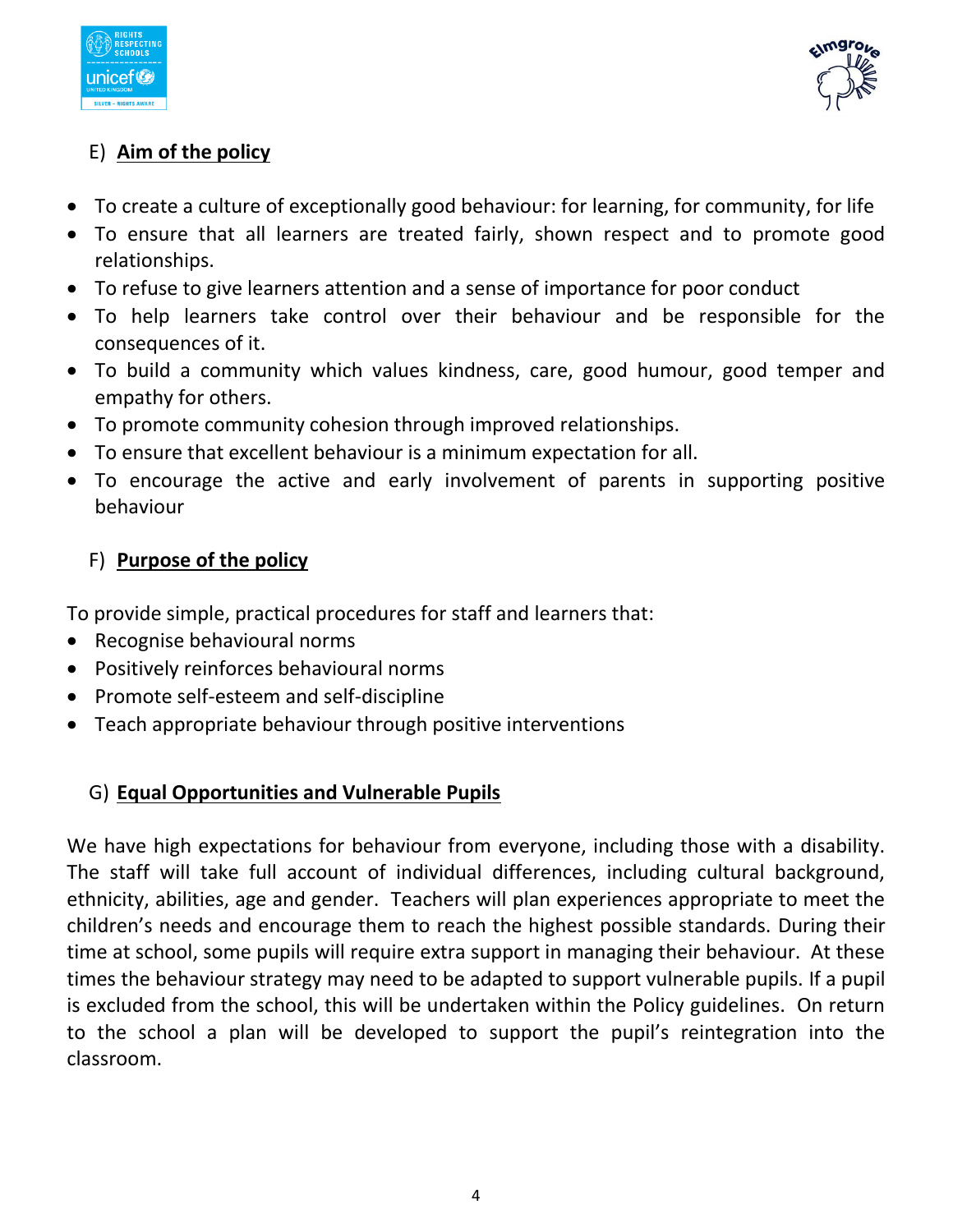



#### **Equal Opportunities and Vulnerable Pupils (continued)**

Pupils with special educational needs relating to behaviour are given specific targets on their support plan to support them in making progress in this area. As part of this plan they may also have their own individual reward and sanction system which has been determined by the teacher and Inclusion Manager, with the involvement of the pupil and parents. They may also be allocated a Learning Support Assistant for a certain percentage of the week and/or receive additional support/outreach from an external agency

## H) **Learning Mentor**

The Learning Mentor at Elmgrove Primary School and Nursery plays a valuable role in supporting pupils to overcome certain barriers to learning. This includes emotional, social and behaviour problems, as well as attendance and child protection issues. Referrals are made from teachers and members of the Senior Leadership Team to identify pupils for learning mentor support. The Learning Mentor works with individuals, with consent from parents, in class and sometimes on a one to one basis or as part of a group. The focus is on developing pupils' self-esteem and confidence and equips them with strategies to overcome their difficulties and to form healthy, safe and happy relationships with other children and adults.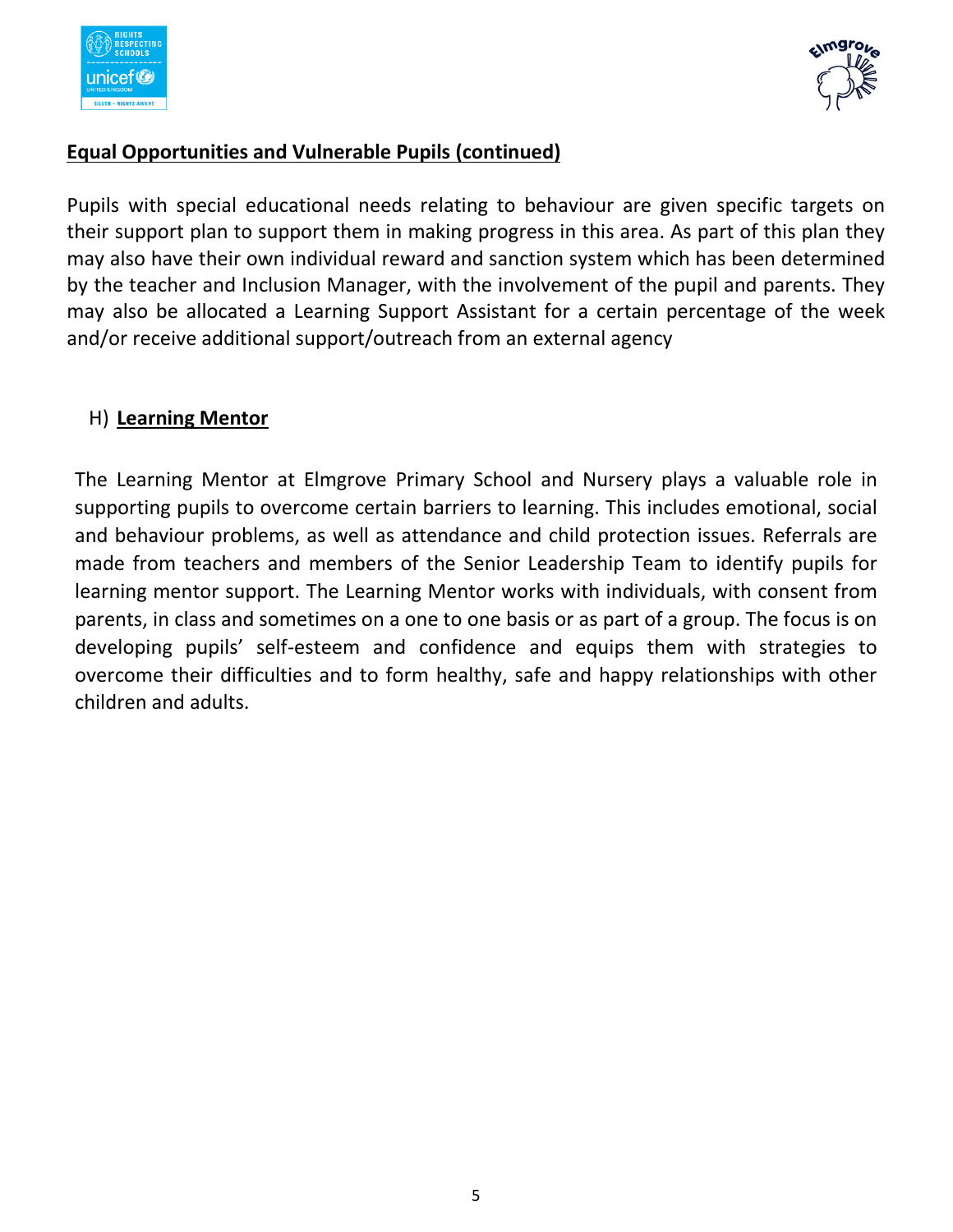



# **Behaviour for excellent teaching and learning**

# **High quality behaviour for learning is underpinned by relationships, lesson planning and positive recognition.**

# **Our rules, Ready, Respectful, Safe, must be referred to in conversations around conduct.**

# I) **Consistency:**

Consistency lies in the behaviour of adults and not simply in the application of procedure. A truly sustainable consistent approach does not come in a toolkit of strategies but in the determination of every member of staff to hold firm. It is hard fought and easily lost. The key is to develop a consistency that ripples through every interaction on behaviour. Where learners feel treated as valued individuals, they respect adults and accept their authority.

# **All staff:**

- 1. Meet and greet at the door.
- 2. Refer to '**Ready, Respectful, Safe'**
- 3. Model positive behaviours and build relationships.
- 4. Plan lessons that engage, challenge and meet the needs of all learners.
- 5. Be calm and give 'take up time' when going through the steps. 'Prevent' before sanctions.
- 6. Follow up every time, retain ownership and engage in reflective dialogue with learners.
- 7. Never ignore or walk past learners who are behaving badly, even if they are not in your class/phase.

## **Year leaders**

Year leaders are not expected to deal with behaviour referrals in isolation. Rather they are to stand alongside colleagues to support, guide, model and show a unified consistency to the leaners.

#### **Year leaders will:**

- 1. Meet and greet learners at the beginning of the day
- 2. Be a visible presence in the Year Group to encourage appropriate conduct
- 3. Support staff in returning learners to learning by sitting in on reparation meetings and supporting staff in conversations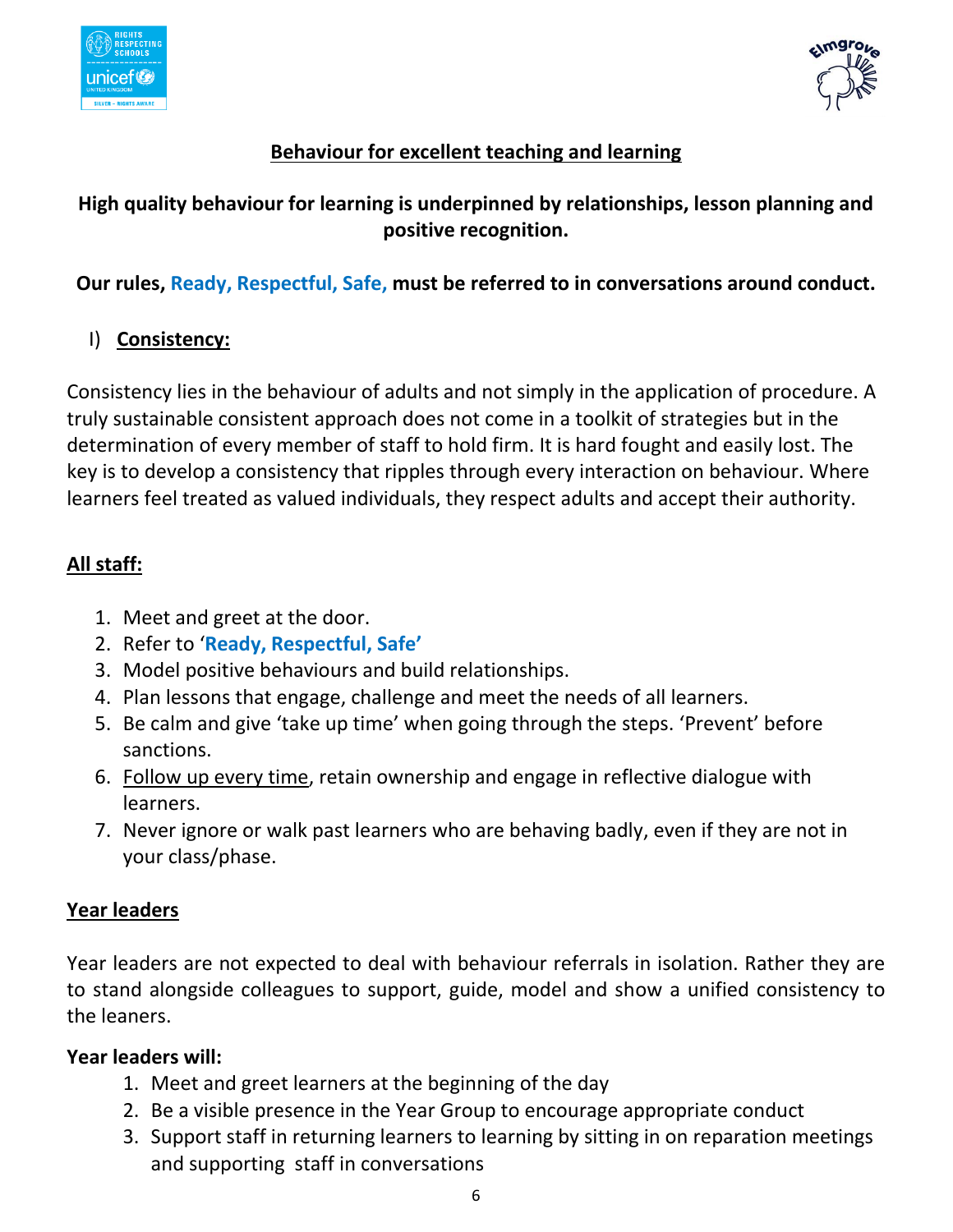



- 4. Regularly celebrate staff and learners whose efforts go above and beyond expectations
- 5. Encourage use of "Positive Notes and Positive Phone Calls"
- 6. Ensure staff training needs are identified and targeted
- 7. Use behaviour data to target and assess interventions
- 8. Make sure that the 'buck stops here'

# **Senior leaders**

Senior leaders are not expected to deal with behaviour referrals in isolation. Rather they are to stand alongside colleagues to support, guide, model and show a unified consistency to the leaners.

# **Senior leaders will:**

- 1. Take time to welcome learners at the start of the day, 'meeting and greeting' learners at the beginning of the day and being a daily visible presence around their corridor and the site, particularly at times of mass movement.
- 2. Be a visible presence around the site and especially at change-over time
- 3. Celebrate staff, leaders and learners whose effort goes above and beyond expectations
- 4. Regularly share good practice
- 5. Support middle leaders in managing learners with more complex or entrenched negative behaviours
- 6. Use behaviour data to target and assess school-wide behaviour policy and practice
- 7. Regularly review provision for learners who fall beyond the range of written policies

# **Consistency (continued):**

## **It is the responsibility for those on duty in the playground:**

- To follow the guidance in the Playground Charter
- To teach children appropriate games
- To supervise potential problem areas appropriately.
- To report relevant behaviour incidents to the Senior Midday Supervisor or member of SLT, who records on CPOMs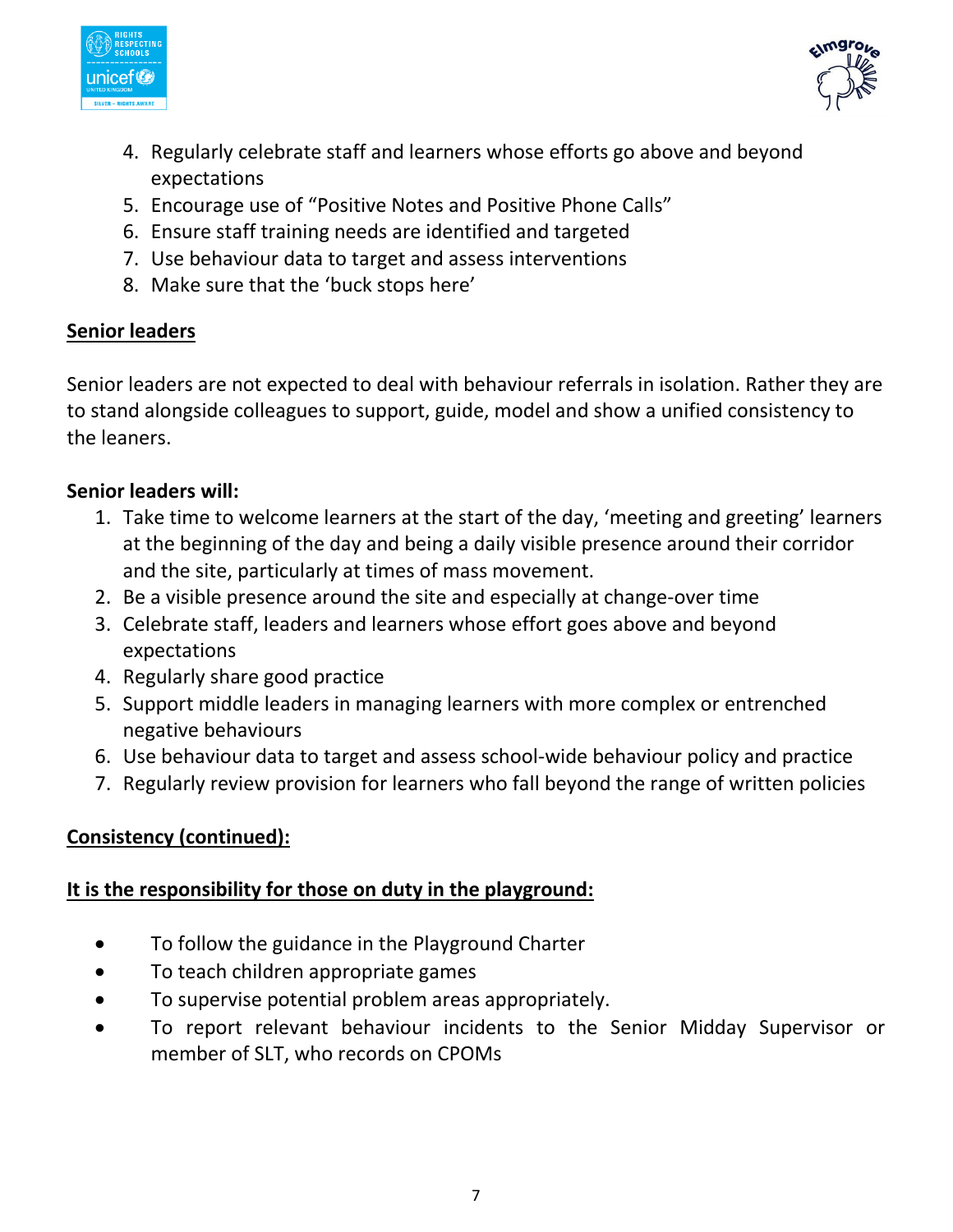

$$
\bigcap_{k=1}^{n \text{space}}
$$

#### **It is the responsibility of the Senior Midday Supervisors:**

- To ensure all SMSAs follow the Playground Charter
- To deal with incidents of behaviour which do not meet school expectations referred to them by the midday supervisors;
- To pass on any necessary incidents to the assistant heads, deputy or head
- To record/pass on incidents of good behaviour.

#### **It is the responsibility of the Governing Body**

- To ensure their functions are carried out with a view of safeguarding and promoting the welfare of children.
- To ensure that there is a behaviour statement which provides guidance to the Headteacher in drawing up the school's behaviour policy.

#### J) **Rewarding and celebrating good behaviour**

## '**It is not what you give but the way that you give it that counts.**'

We recognise and reward learners who go 'over and above' our standards. Although there are end of Key Stage awards and celebration assemblies, our staff understands that a quiet word of personal praise can be as effective as a larger, more public, reward. The use of praise in developing a positive atmosphere in the classroom cannot be underestimated. It is the key to developing positive relationships, including with those learners are hardest to reach.

The school praises pupils for good learning and good behaviour at every opportunity. We also reward pupils with stickers and certificates, if appropriate. We want pupils to recognise that the real rewards come from the praise they get from both staff and parents, which gives them confidence and makes them feel proud of themselves. The feeling they get from their own achievements and the positive way that they are valued by the people around them, has long term effects that in turn affect the way that they relate to others.

## **Acknowledgements of positive behaviour may include:**

- Verbal praise/congratulations, explaining why they are being praised
- Certificates in Celebration Assembly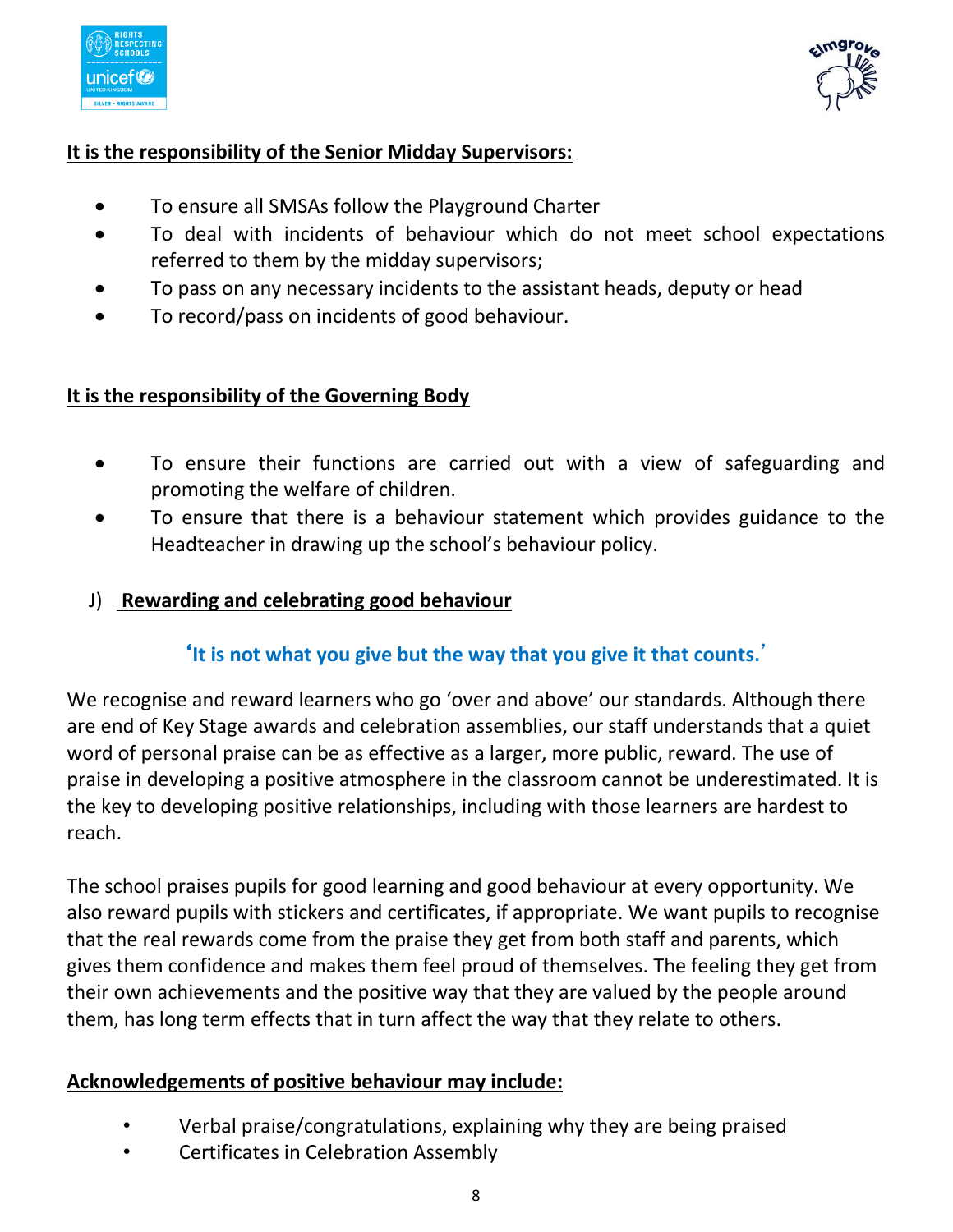



- Sending pupils with good work to other classes and SLT
- Displaying work
- Providing pupils with the opportunity to share their best work with the school as part of celebration assemblies.
- Sharing pupils' achievements/medals/certificates from interests outside of school during assemblies.
- Informally speaking to parents at the end of the day to praise their child (or through a telephone call or letter)
- Publishing pupils' work or their successes in the school newsletter/Twitter/ Positive notes home
- Awarding of Class Dojo points

# K) **Teaching and Learning**

Appropriate behaviour is taught and modelled by all members of staff informally and through structured activities. We also encourage reinforcement at home by parents and carers.

## L) **Practical steps in managing and modifying poor behaviour:**

Learners are held responsible for their own behaviour; staff will deal with behaviour without delegating. Staff will use the steps in behaviour for dealing with poor conduct. Staff will be consistent models of emotional control showing that emotional restraint is modelled and not just taught

## **1. Re-direction**

Gentle encouragement/a metaphorical 'nudge' in the right direction/ a small act of kindness

#### **2. The Reminder**

A reminder is given for the expectations for learners: **Ready, Respectful, Safe**, is delivered privately to the learner. The teacher makes them aware of their behaviour- the learner has a choice to do the right thing. Repeat reminders if necessary. Efforts will be made to deescalate and decelerate where reasonable and possible to keep things at this stage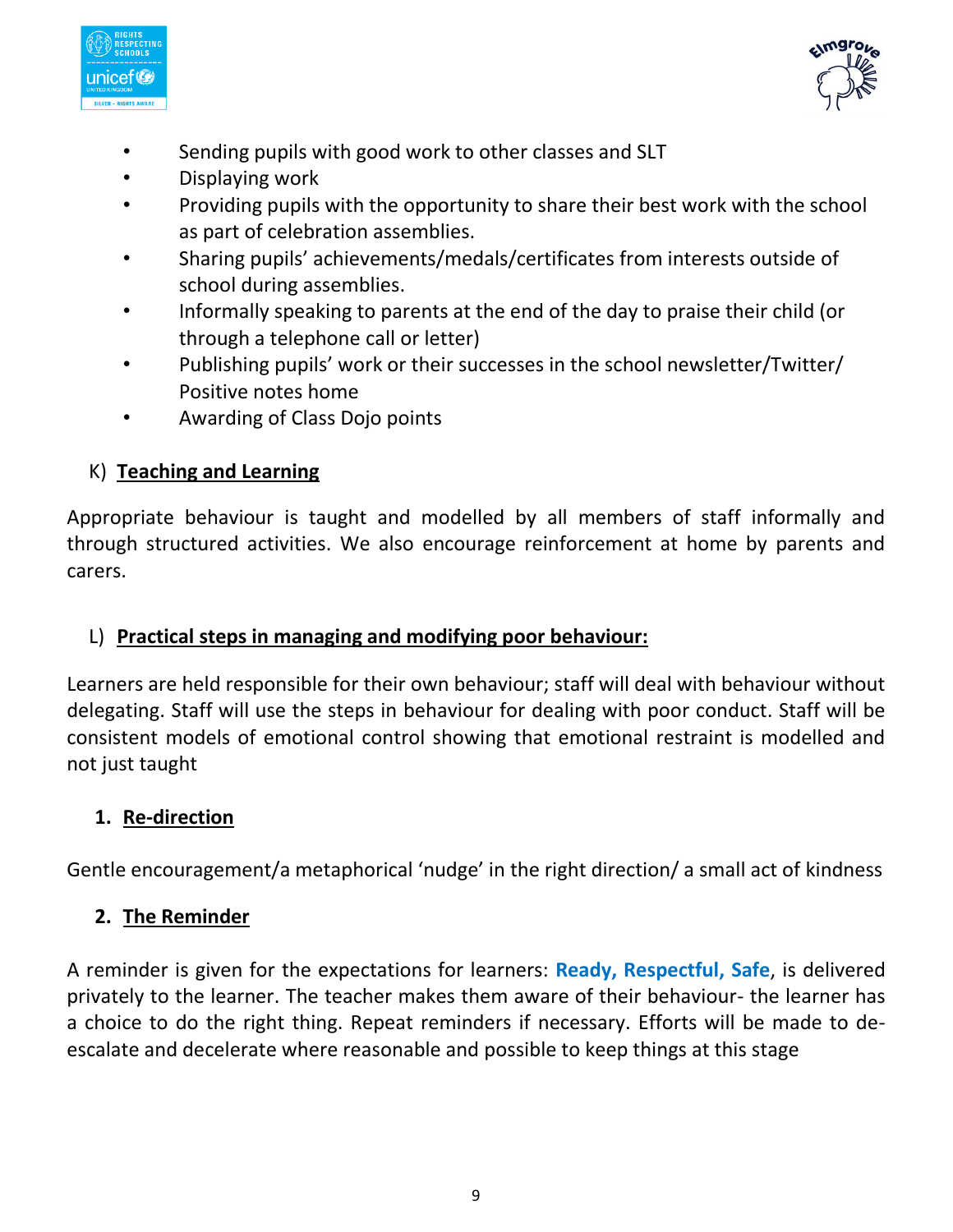



# **3. The Caution**

Clear, verbal caution delivered privately to the learner, making them aware of their behaviour and clearly outlining the consequences if they continue. The learner has a choice to do the right thing and learners will be reminded of their good previous conduct to prove that they can make good choices. The scripted responses are encouraged at this stage (see appendix)

#### **4. '30 second intervention'**

Give the learner a chance to reflect away from others. Speak to them privately, offering a final chance to engage. Offer a positive choice to do so (see suggested script below)

#### **Script:**

- a.) Gentle approach, personal, non-threatening, side on, eye level or lower.
- b.) State the behaviour that was observed and which rule/expectation/routine it contravenes.
- c.) Tell the learner what the consequences of their action are. Refer to previous good behaviour/learning as a model for the desired behaviour.
- d.) Walk away from the learner; allow time to decide what to do next. If there are comments, as you walk away write them down and follow up later.

**We resist endless discussions around behaviour and spend our energy returning learners to their learning.**

#### **5. The time-out**

- a) The learner is asked to speak to the teacher away from others
- b) Boundaries are reset
- c) Learner is asked to reflect on their next step. Again they are reminded of their previous conduct/attitude/learning.
- d) Learner is given a final opportunity to re-engage with the learning / follow **instructions**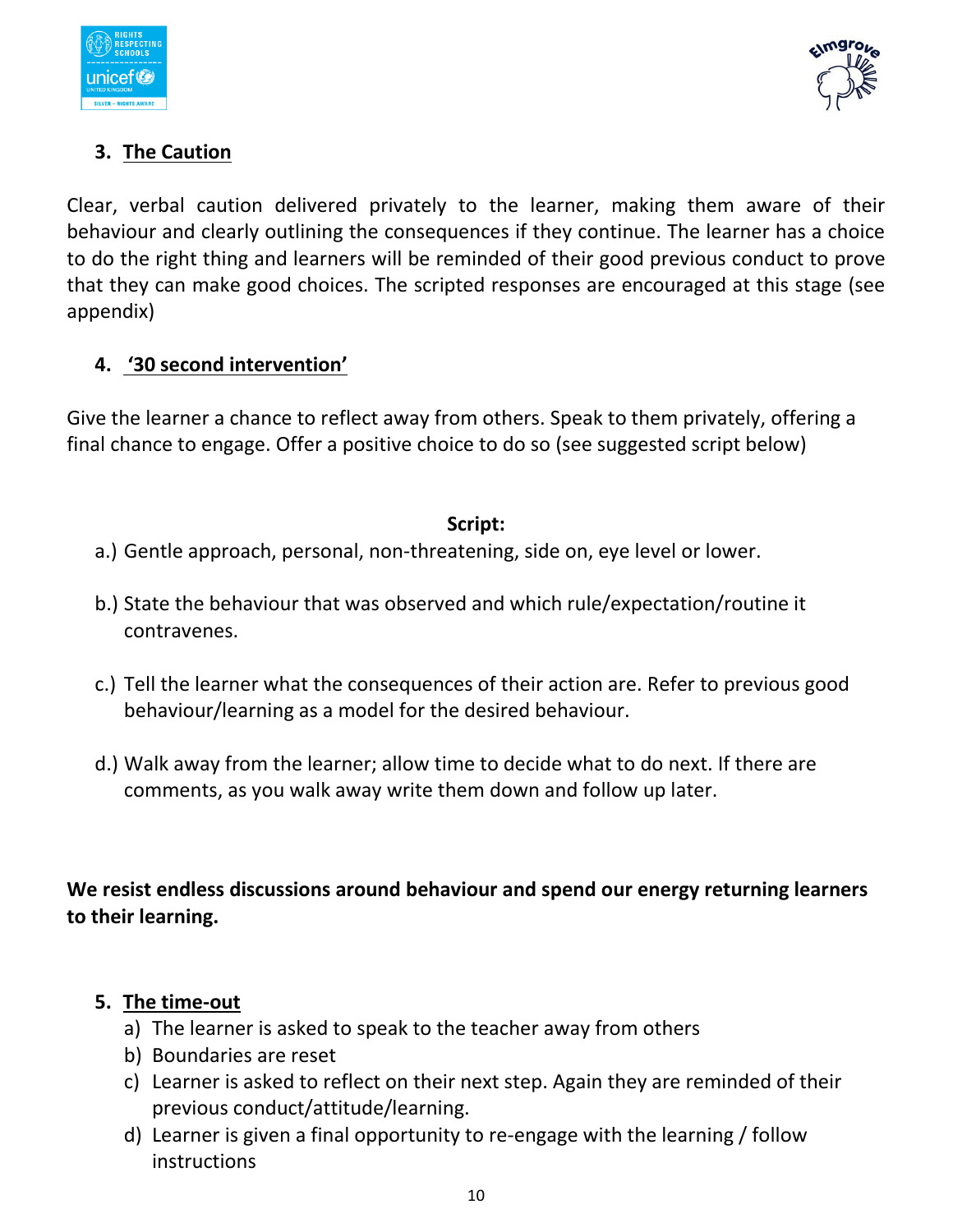



e) Learners should only go to parallel classes if they need to cool down and/or to defuse a situation. In general, three minutes should be enough.

If the step above is unsuccessful, or if a learner refuses to go/ take a time out, then the learner will be asked to leave the room. If appropriate, a member of SLT will escort the learner to a workspace outside the teaching room. This is to be recorded on CPOMS by the member of staff who dealt with it.

# **Staff will always deliver sanctions calmly and with care. It is in nobody's interest to confront poor behaviour with anger.**

## **6. Restore**

Reparation meetings at Elmgrove are a core part of repairing damage to trust between staff and learners. Our Reparation meetings are structured in 6 steps:

- 1. What's happened?
- 2. What was each party thinking?
- 3. Who feels harmed and why?
- 4. What have each party thought since?
- 5. What behaviours will each of us show next time?
- 6. Reaffirm your commitment to building a trusting relationship.

Staff at Elmgrove will take responsibility for leading Reparation meetings, Year Leaders will support when requested. Learners may have their behaviour monitored by teachers to show progress towards agreed targets. At Elmgrove, we make sure that this is done discreetly. We do not use coloured reports, advertise poor behaviour to other learners, or give fame to those who choose not to meet our high standards of behaviour.

**If the restorative stage is not having a positive impact on the child's behaviour, then the partnership stage will come into play** (see next page)

## **7. Partnership stage**

The partnership stage will be implemented where there is a cause for concern e.g. attendance, behaviour or progress issues. The learner will be allocated a Personal Learning Coach mentor (a member of the SLT/Learning Mentor/Year Leader) who will: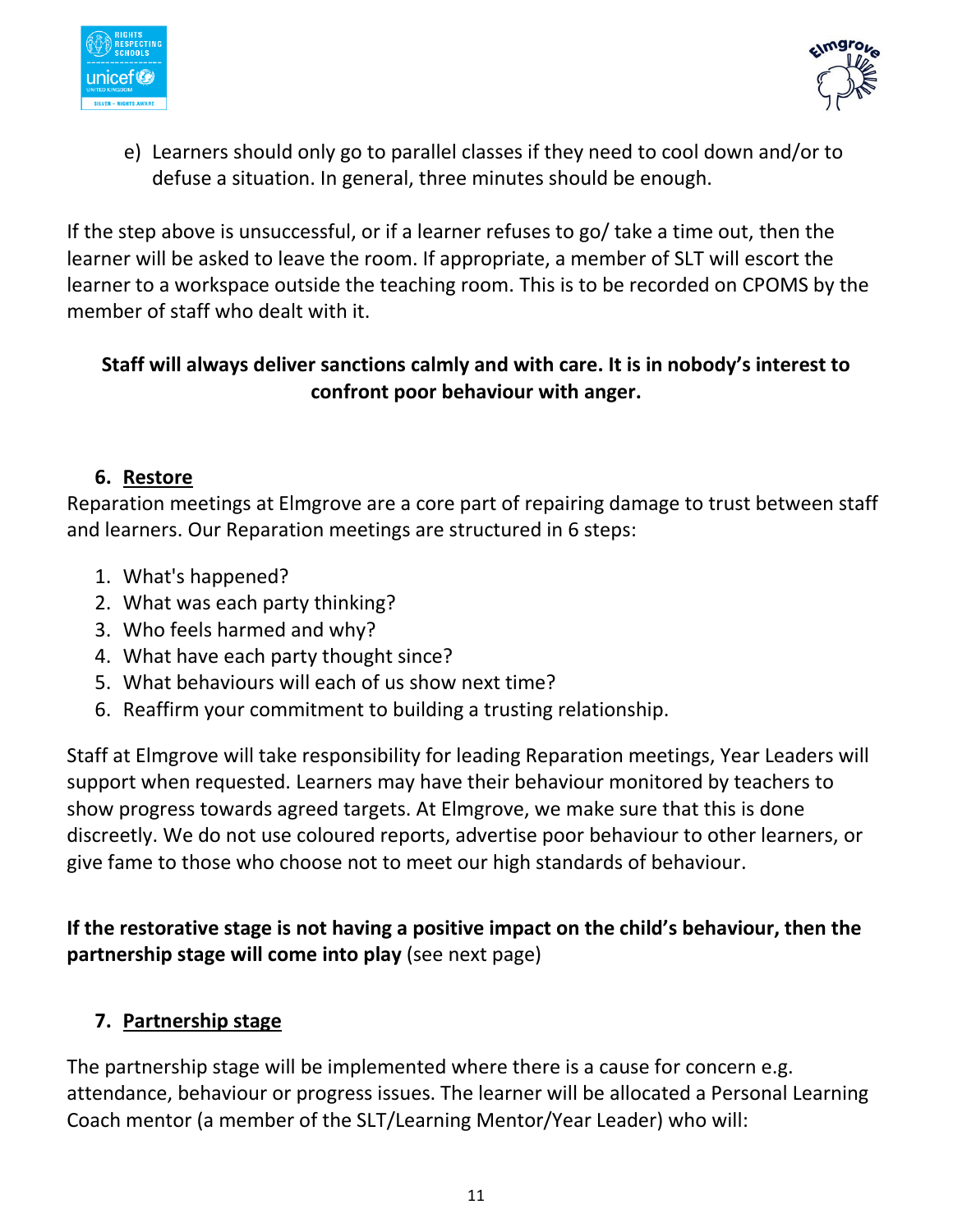



- Support and if necessary facilitate the Reparation Meeting between the member of staff and learner.
- Develop an appropriate action plan with the learner
- Monitor and review and mentor using the action plan
- Discuss both the consequences for the learner if not meeting the required action and the positive outcomes for everyone if conduct improves
- If a learner does not achieve the required change in conduct agreed within the action plan a verbal warning will be issued by the Deputy Head Teacher or Head
- Learners must be given a second chance to achieve the targets agreed on the action plan after the verbal warning

# **All of these matters will be confirmed in writing and recorded on CPOMs.**

## **Restorative conference**

A restorative meeting will be arranged and will include a member of SLT, Teacher, Learner, Learner, Parent/Guardian,

The meeting will address the learner's progress and achievement, learning needs, course choice, attitude, behavioural routines and personal organisation.

There may be an element of 'payback' in the action plan from this meeting. Learners may be asked to positively contribute back as part of the process of repairing the damage they have caused, for example: community service.

Actions agreed at the meeting will come under the terms of the final warning. If the learner does not complete the actions then the procedure will move to the next stage.

Every effort will be made to encourage and support a change in the learner's behaviour. If the learner refuses to attend or engage with the Restorative Conference then the process moves to the final stage (at the discretion of the Head teacher).

#### M) **Partnership with Parents**

The school works collaboratively with parents, so children receive consistent messages about how to behave at home and at school. We encourage parents to support their child's learning, and to co-operate with the school. We try to build a supportive dialogue between the home and the school, and we inform parents immediately if we have concerns about their child's welfare or behaviour.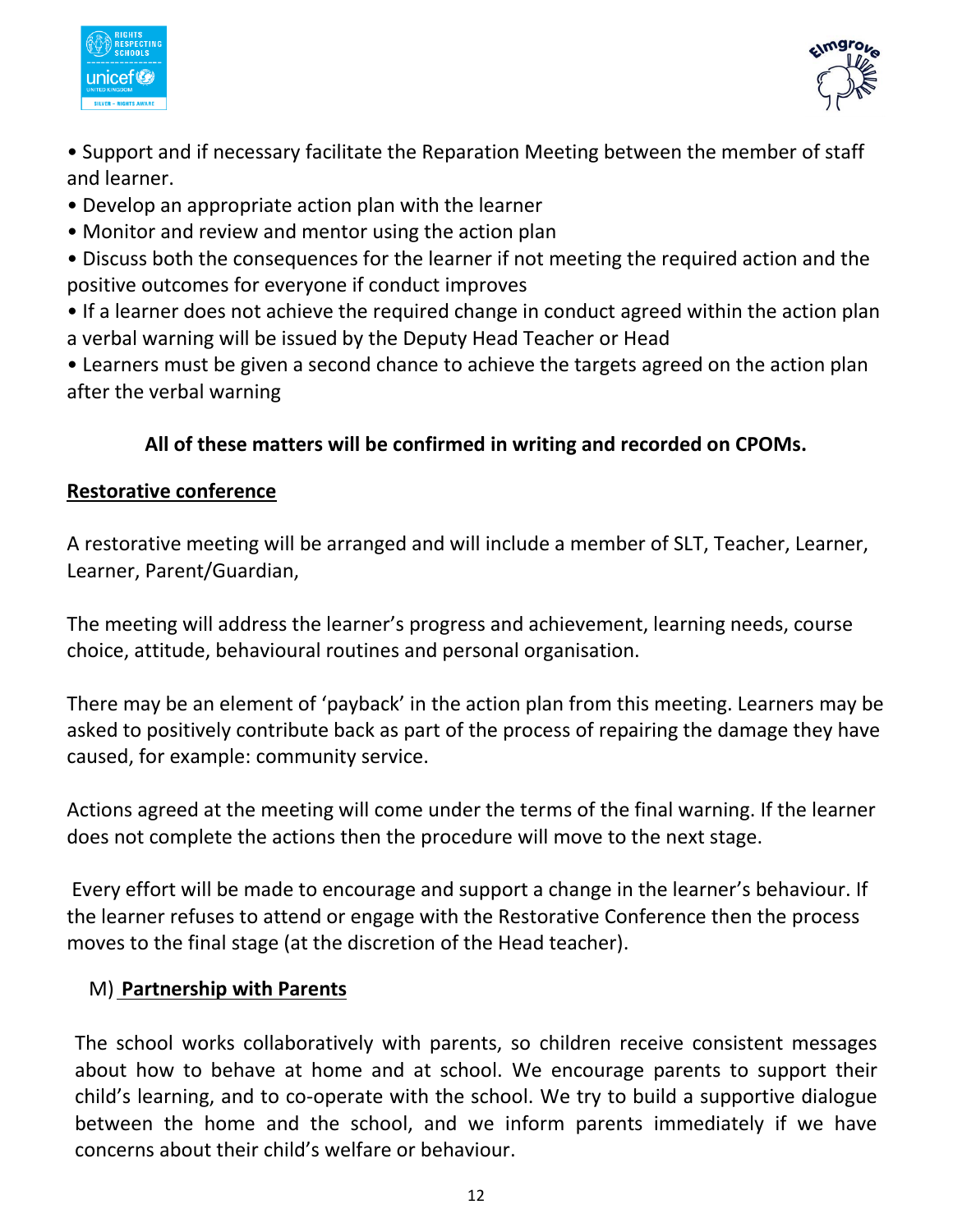



If parents have any concern about the way that their child has been treated, they should initially contact the class teacher and then the Year Leader, Assistant Head teachers or Deputy Head teacher and finally the Head teacher. If the concern remains, they should contact the school governors. If these discussions cannot resolve the problem, a formal grievance or appeal process can be implemented

#### N) **Reporting of Behaviour**

Behaviour is reported to parents through the annual report, at parents' evenings and more frequently if necessary and at Reparation Meetings with parents. Behaviour data is recorded on CPOMS and analysed on a weekly and half termly basis.

The Head teacher monitors the effectiveness of this policy on a regular basis. She also reports to the governing body on the effectiveness of the policy and, if necessary, makes recommendations for further improvements. The class teacher keeps a record of behaviour incidents on CPOMs and monitors this to ensure pupils receive the correct support.

SMSAs and other staff should record/note playtime incidents and inform the Senior Midday Supervisor on that day, which is subsequently updated on CPOMs by either the class teacher or a member of SLT.

It is the responsibility of the governing body to monitor the rate of fixed-term and permanent exclusions, and to ensure that the school policy is administered fairly and consistently.

## O) **Pupil Conduct on Premises and Outside the School Gate**

With respect to behaviour on school premises, reference is made to our Golden Values and three school rules.

If a pupil displays non-criminal bad behaviour and bullying off the school premises and this is witnessed by a member of staff or reported to the school, then the behaviour procedures will be applied as they would have been inside the school premises.

'Off the school premises' covers: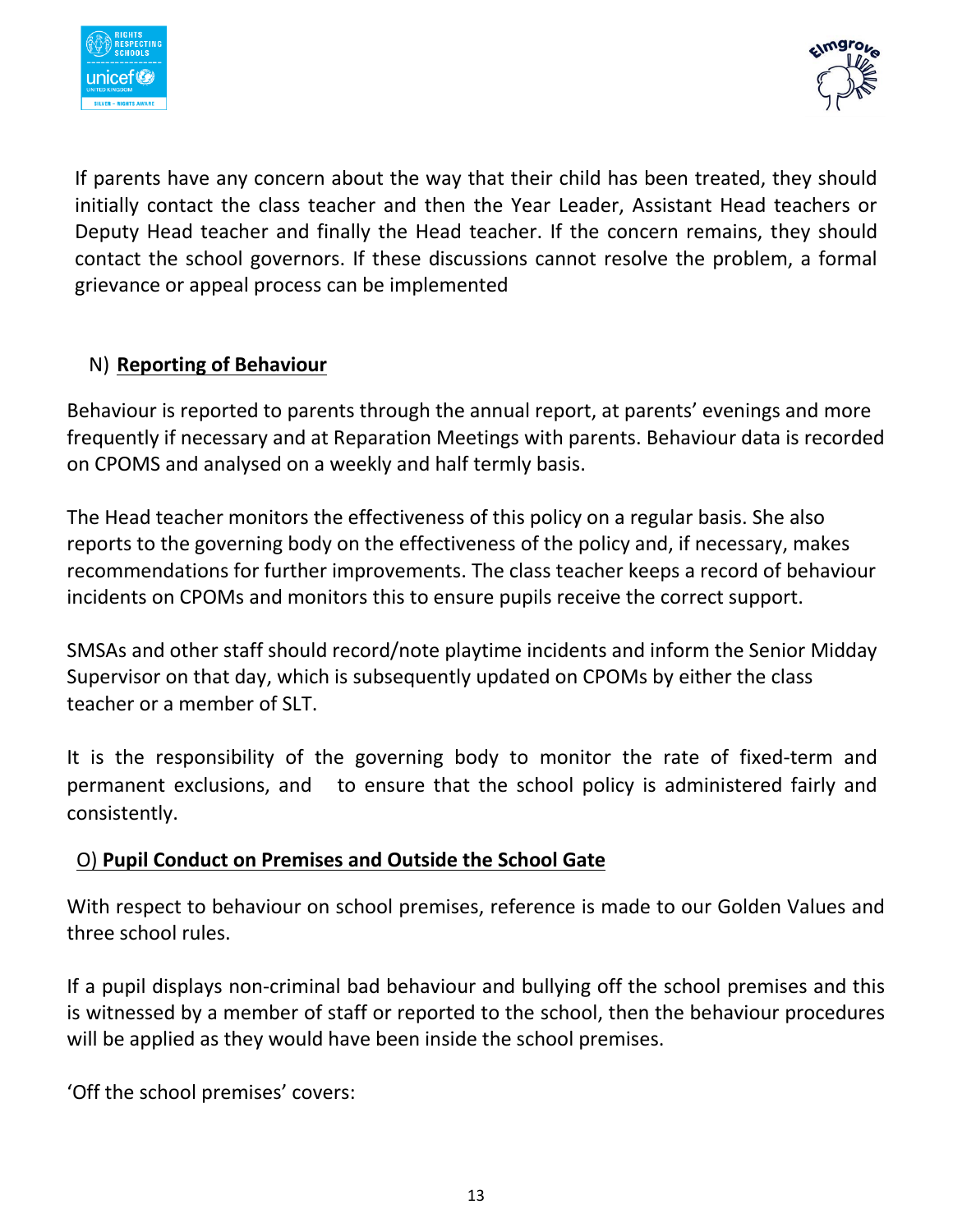



- When pupils are taking part in a school organised or related activity e.g. educational visit or sports activity;
- When pupils are travelling to and from school;
- When pupils are wearing school uniform;
- In some other way identifiable as a pupil at the school, and therefore: poses a threat to another pupil or a member of the public; or could adversely affect the reputation of the school.

## **A staff member may only follow up the misbehaviour when the pupil is on the school premises or elsewhere when the pupil is under the lawful control of the staff member.**

#### P) **Use of seclusion/isolation rooms**

Pupils may be placed in an area away from other pupils for a limited time (at the discretion of, and if sanctioned by, the Headteacher). In extreme circumstances, this may include the exclusion of pupils. On such occasions, the Headteacher follows the current Harrow LA Exclusion Procedure whereby they would report any incidents of racial harassment or bullying to the Governing Body. When pupils are secluded they are supervised by a member of staff who takes into account the health and safety, safeguarding and welfare of the pupil. Pupils are generally requested to complete work set by the class teacher.

#### Q) **Procedures for Internal Exclusions**

When a pupil has been internally excluded, the pupil's parents/carers will be notified by the Head teacher or another member of the Senior Leadership Team. The Headteacher will decide how many days the exclusion will be in place for and staff will be informed**.** 

#### **The following procedures must be strictly adhered to if the exclusion is to be effective:**

- The teacher of the excluded child will need to set work for the exclusion
- Work from the teacher must be left with AHT/DHT or alternative Year Group teacher before the start of the school day
- No work is expected to be set during the lunch period as the child will be eating their lunch
- Work given should be accessible enough for the child to complete unaided or they will be placed in another classroom in the year group so they can complete the work planned by the teacher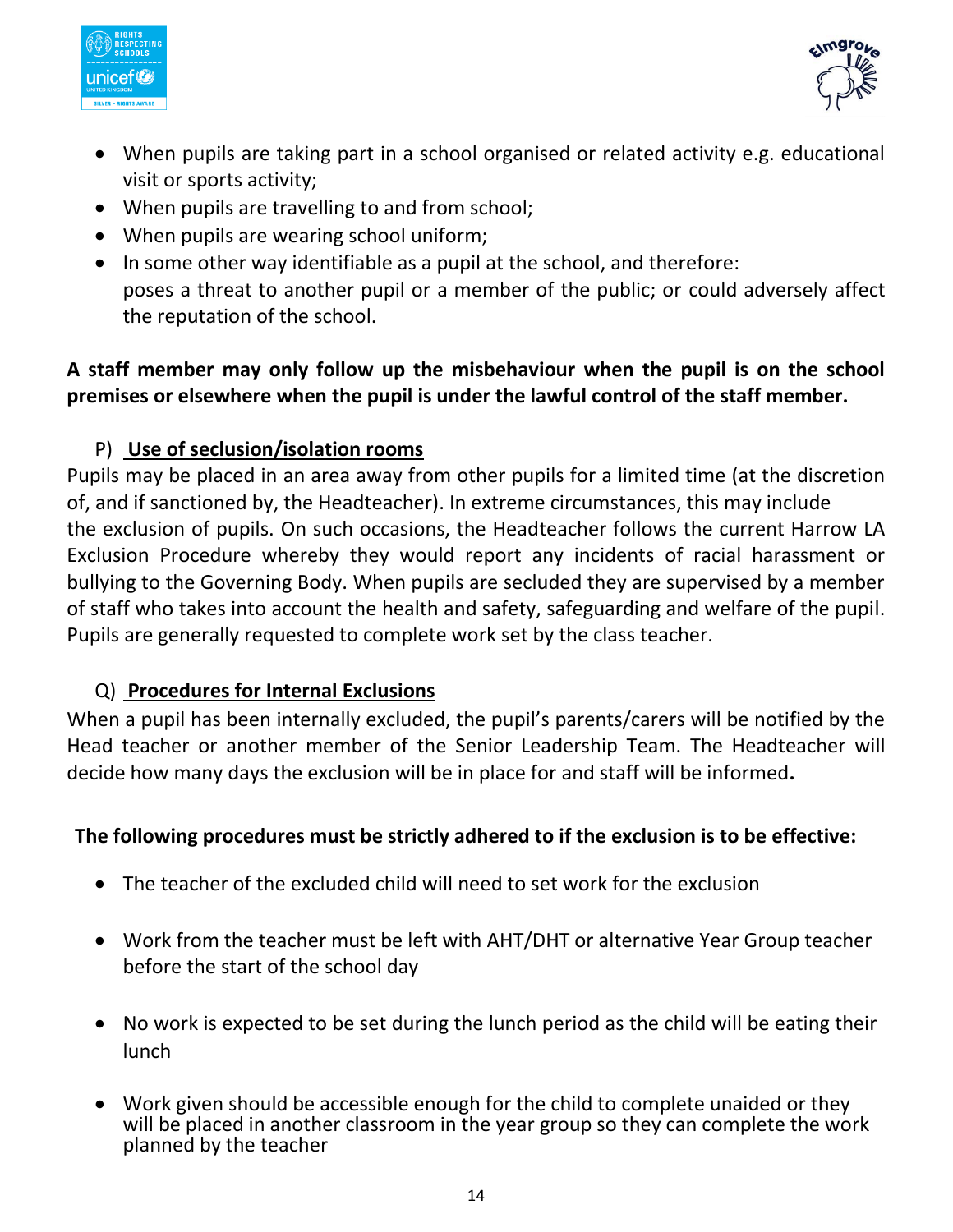



- First thing in the morning, a senior leader must collect the excluded child from the main office and escort them to the designated area.
- Staff supervising the last session of the day will need to escort the child to the main office at 3.10pm for them to be collected by a parent/carer or allowed to walk home on their own if agreed by the parent (KS2 children only).

#### **Procedures continued:**

- During the lunchtime session, the member of staff needs to escort the child to the dinner hall to collect their lunch and then return to the designated area for the child to eat it.
- If a child's behaviour becomes aggressive, violent or they leave the designated area, staff need to contact a member of the Senior Leadership Team immediately.

# **Elmgrove is committed to working with parents and carers to find solutions to behaviour difficulties and ensuring early intervention is put into place to ensure the risk of permanent exclusion is minimised.**

#### R) **Procedures for Fixed Term and Permanent Exclusions from School**

As a maintained school, we follow the legislation from the Department for Education. Please see the following link: [https://www.gov.uk/government/publications/school](https://www.gov.uk/government/publications/school-exclusion)[exclusion](https://www.gov.uk/government/publications/school-exclusion)

This document is entitled 'Exclusions from Maintained Schools, Academies and Pupil Referral Units in England' and came into effect in September 2012.

This policy also acknowledges the DFE guidance for behaviour and discipline referred to below:[https://assets.publishing.service.gov.uk/government/uploads/system/uploads/attac](https://assets.publishing.service.gov.uk/government/uploads/system/uploads/attachment_data/file/488034/Behaviour_and_Discipline_in_Schools_-_A_guide_for_headteachers_and_School_Staff.pdf) hment data/file/488034/Behaviour and Discipline in Schools -A guide for headteachers and School Staff.pdf

#### S) **Malicious allegations against staff**

If a child is found to have made malicious allegations against staff, the Headteacher will apply the appropriate sanctions and depending on the circumstances, this will be referred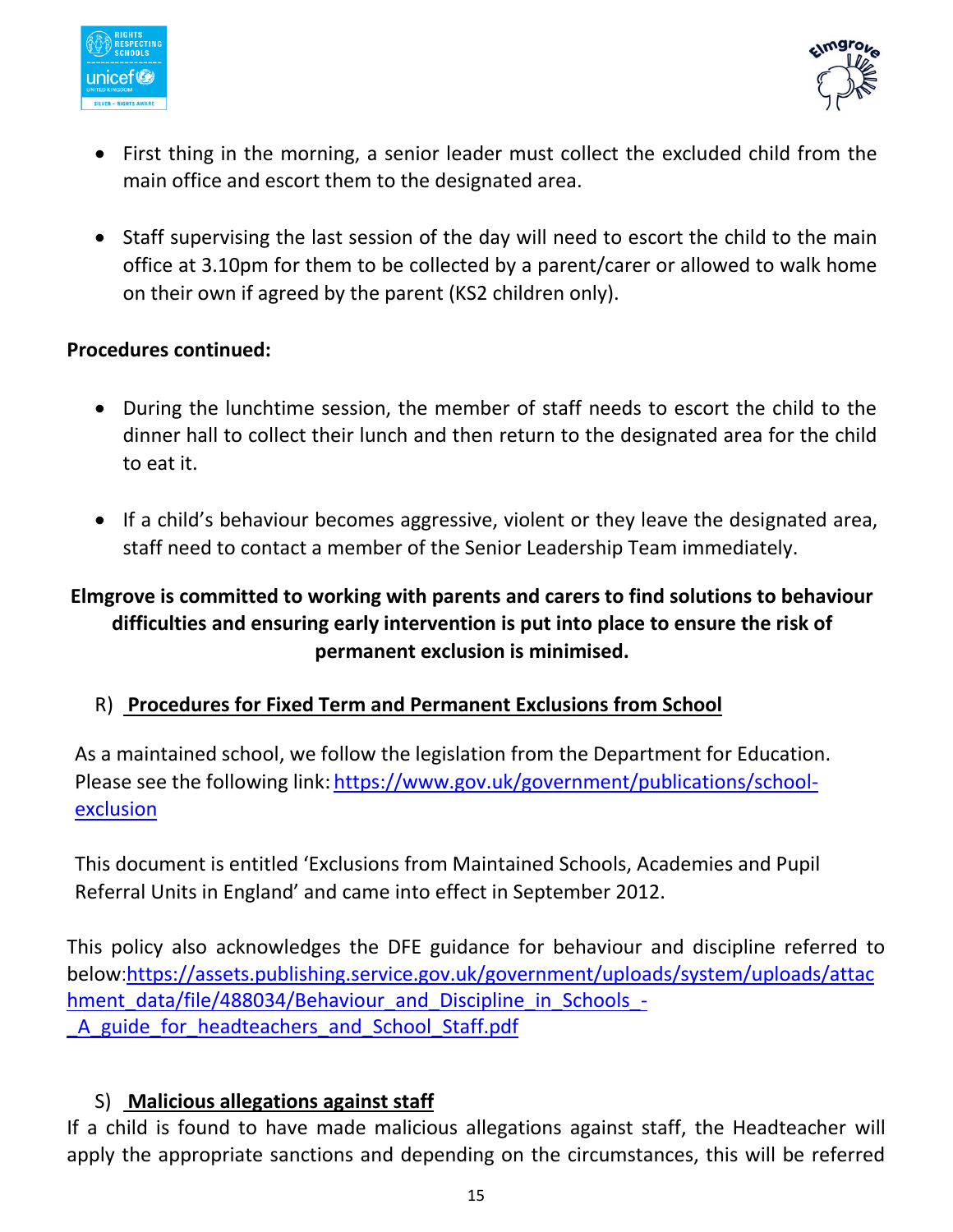



to the policy if there are grounds for believing a criminal offence may have been committed. The outcome of the sanctions may include exclusion.

# **Screening, searching and confiscation of prohibited and banned items**

See separate policy

#### **Power to use reasonable force** See separate policy

#### T) **Legal Framework**

- Teachers have power to discipline pupils for misbehaviour which occurs in school and, in some circumstances, outside of school.
- The power to discipline also applies to all paid staff (unless the headteacher says otherwise) with responsibility for pupils, such as teaching assistants.
- Headteachers, proprietors and governing bodies must ensure they have a strong behaviour policy to support staff in managing behaviour, including the use of rewards and sanctions.
- Governing bodies of maintained schools have a duty under section 175 of the Education Act 2002 requiring them to make arrangements to ensure that their functions are carried out with a view to safeguarding and promoting the welfare of children. The proprietors of Academies have a similar duty under paragraph 7 of Schedule 1 to the Education (Independent School Standards) (England) Regulations 2010. They must ensure that arrangements are made to safeguard and promote the welfare of pupils.
- Teachers have statutory authority to discipline pupils whose behaviour is unacceptable, who break the school rules or who fail to follow a reasonable instruction (Section 90 and 91 of the Education and Inspections Act 2006).
- Teachers can discipline pupils at any time the pupil is in school or elsewhere under the charge of a teacher, including on school visits.
- Teachers can also discipline pupils in certain circumstances when a pupil's misbehaviour occurs outside of school.
- Teachers have a power to impose detention outside school hours.
- Teachers can confiscate pupils' property.